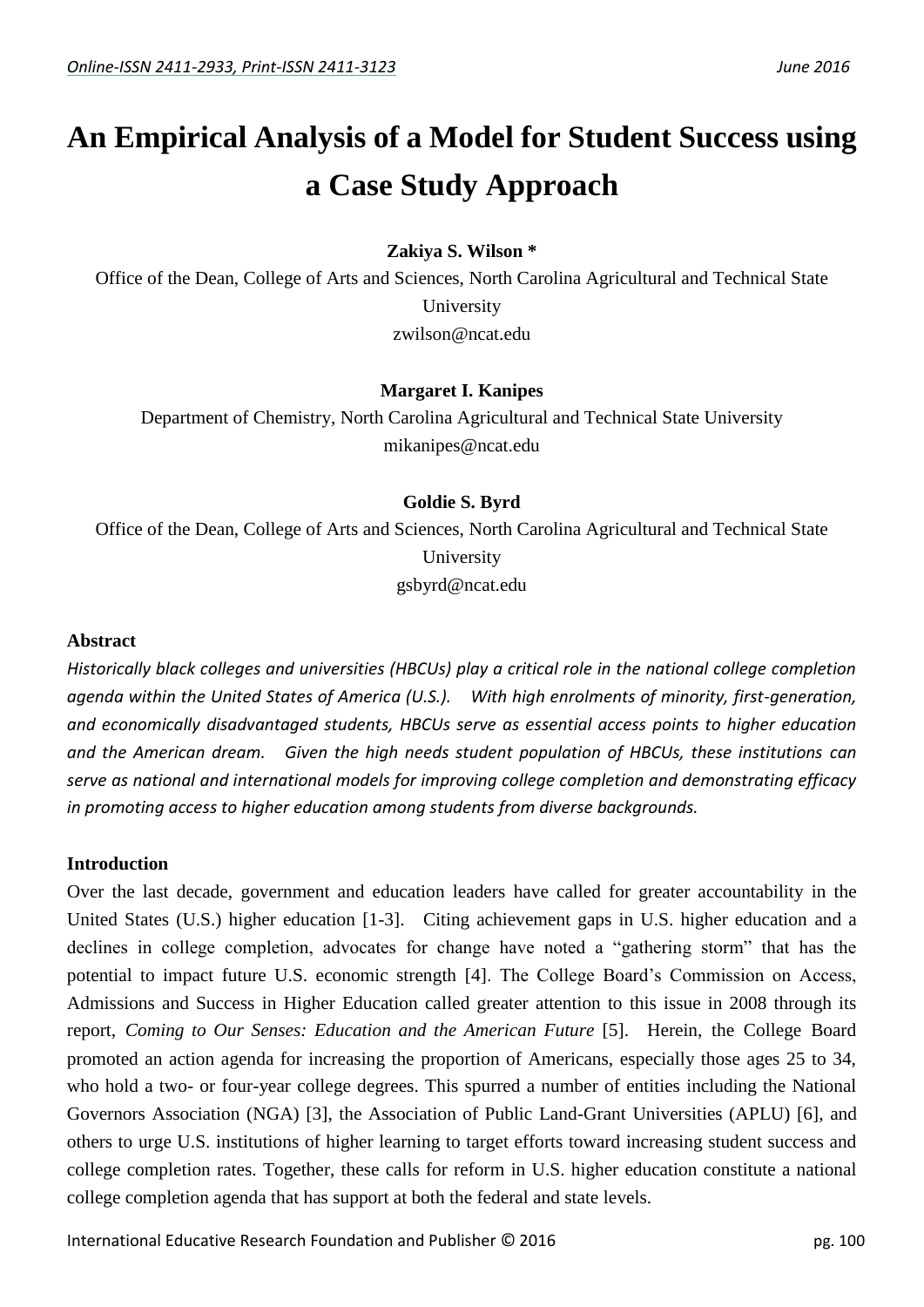Historically Black Colleges and Universities (HBCUs) play a critical role in the national college completion agenda. HBCUs continue to educate nearly 20% of all African American baccalaureates though they comprise only 3% of American colleges and universities [\[7\]](#page-11-2). Further, these institutions large numbers of first-generation and economically disadvantaged students, serving as an essential access point to the American dream through higher education. Notably, HBCUs educate high-risk college despite tremendous stressors including declining state and federal support, changes in institutional missions that impact tenure and promotion decisions for faculty, and very fluid administrative leadership. Herein, these colleges and universities are grappling with increased pressures to grow college completion even as higher education is changing. Given that HBCUs have large populations of underrepresented minority, first generation, and economically disadvantaged students, successful models that increase student success and college completion within these universities can inform best practices addressing the national college completion agenda. Accordingly, these colleges and universities, by serving high-risk populations, can demonstrate efficacy in promoting access to higher education while increasing degree completion.

## **Research Method**

This research study investigates a teleological model of organizational change that was employed at an HBCU in the south-eastern U.S. to increase student persistence at the undergraduate level. Herein, a case-based observational analysis provides an empirical lens for examining both the campus leadership structure, and initiatives that lead to increased success among the students attending the HBCU under analysis. This case study approach was selected as the primary investigative strategy because of the efficacy of cases studies in advancing understanding about an important phenomenon, in this case the education of a student population with high numbers of first-generation, and/or low socioeconomic backgrounds [\[8,](#page-11-3) [9\]](#page-11-4). By definition, a case study is "an empirical inquiry that investigates a contemporary phenomenon in depth and within its real-life context" [\[8\]](#page-11-3). Herein, case studies are a form of empirical inquiry that allow for descriptive, exploratory, or explanatory analysis to deepen understandings about real-life phenomena. These studies can include qualitative, quantitative, or mixed-method approaches that collect and analyse empirical data that can be based on observation, experience, or experiment.

For this study, the empirical evidence includes (a) a demographical analysis of student population; (b) an observation analysis of the student success plans developed at the multiple levels within the university; (c) a review of institutional and extramural supports that have supported the teleological model of change; and (d) an analysis of persistence trends including first-year retention rates, six-year graduation rates, and enrolment composition analysis. Key administrative leaders have contributed observations on practices that were employed to promote organizational change. Accordingly, an analysis of the phenomenon of increasing student success is explored within this context.

# **The Case Study**

North Carolina Agricultural and Technical State University (NCA&T), a land-grant university created as result of the Second Morrill Act of 1890 [\[10\]](#page-11-5), was founded on principles that embrace student access and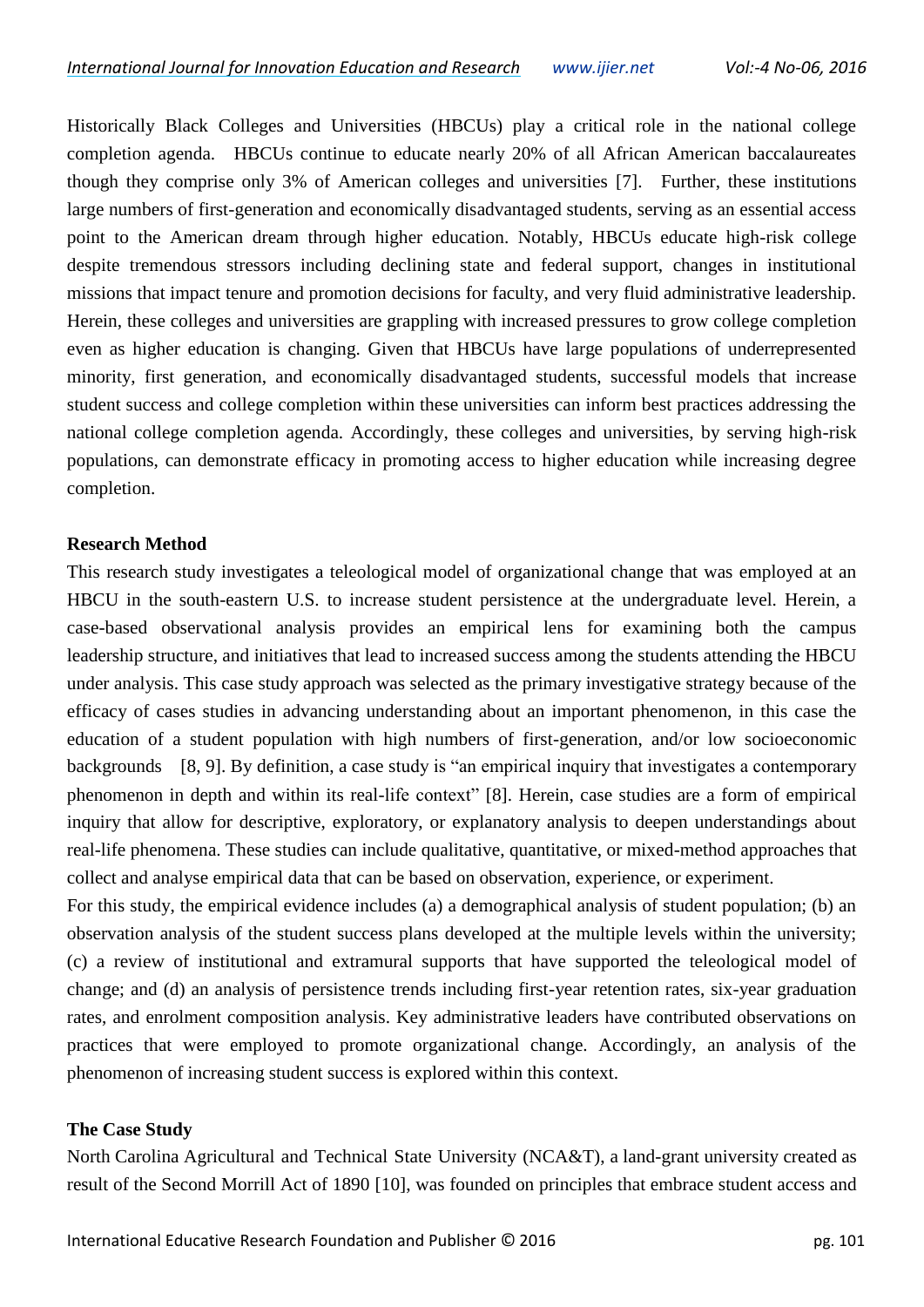

**Figure 1. Four-year demographic analysis by race and ethnicity at North Carolina A&T State University.<sup>3</sup>**

academic excellence. NCA&T is one of 17 constituent institutions in the University of North Carolina (UNC) System. The UNC System was founded by the North Carolina General Assembly which created first public higher education university in the U.S. in the late 1700s. North Carolina A&T was by the same General Assembly in 1891 under the Second Morrill Act, and the University was designated its inception as a public land-grant university for Blacks, i.e. African Americans, who were the of former slaves. Situated in the south-eastern portion of the U.S., NCA&T has grown from its initial focus as a teaching institution to the largest HBCU in the United States, as of 2013. With \$52.7 million sponsored research in 2014, NCA&T is a doctoral research institution that ranks third in extramural funding within the UNC system behind the University of North Carolina at Chapel Hill and North State University (both of which are top tier U.S. research universities).

North Carolina A&T State University offers degrees at the baccalaureate, master's, and doctoral levels in comprehensive range of academic disciplines including the arts, humanities, communications, natural sciences and mathematics, agricultural and environmental sciences, engineering, social sciences, nursing, and social work, among many more. The University has a unique legacy and educational philosophy that seeks to provide students with a broad range of experiences that foster transformation and leadership. Accordingly, the University has long been recognized as a leader in the production of science and engineering (S&E) bachelor's degrees conferred to minorities, proudly ranking  $7<sup>th</sup>$  nationally as the baccalaureate origin of black S&E doctoral recipients from 2002 to 2011 and 7<sup>th</sup> nationally as the baccalaureate origin of black doctoral recipients in the life sciences for the same time period [\[11\]](#page-11-6). Among the 70 HBCUs ranked by the *US News and World Report*, NCA&T was listed in the top ten of all HBCUs and was selected as the top public HBCU in the nation in 2013 and 2015 [\[12\]](#page-11-7).

The student body at North Carolina A&T has grown more diverse over the years. Within a historical mission of educating the descendants of former slaves, NCA&T continues to have a large Black or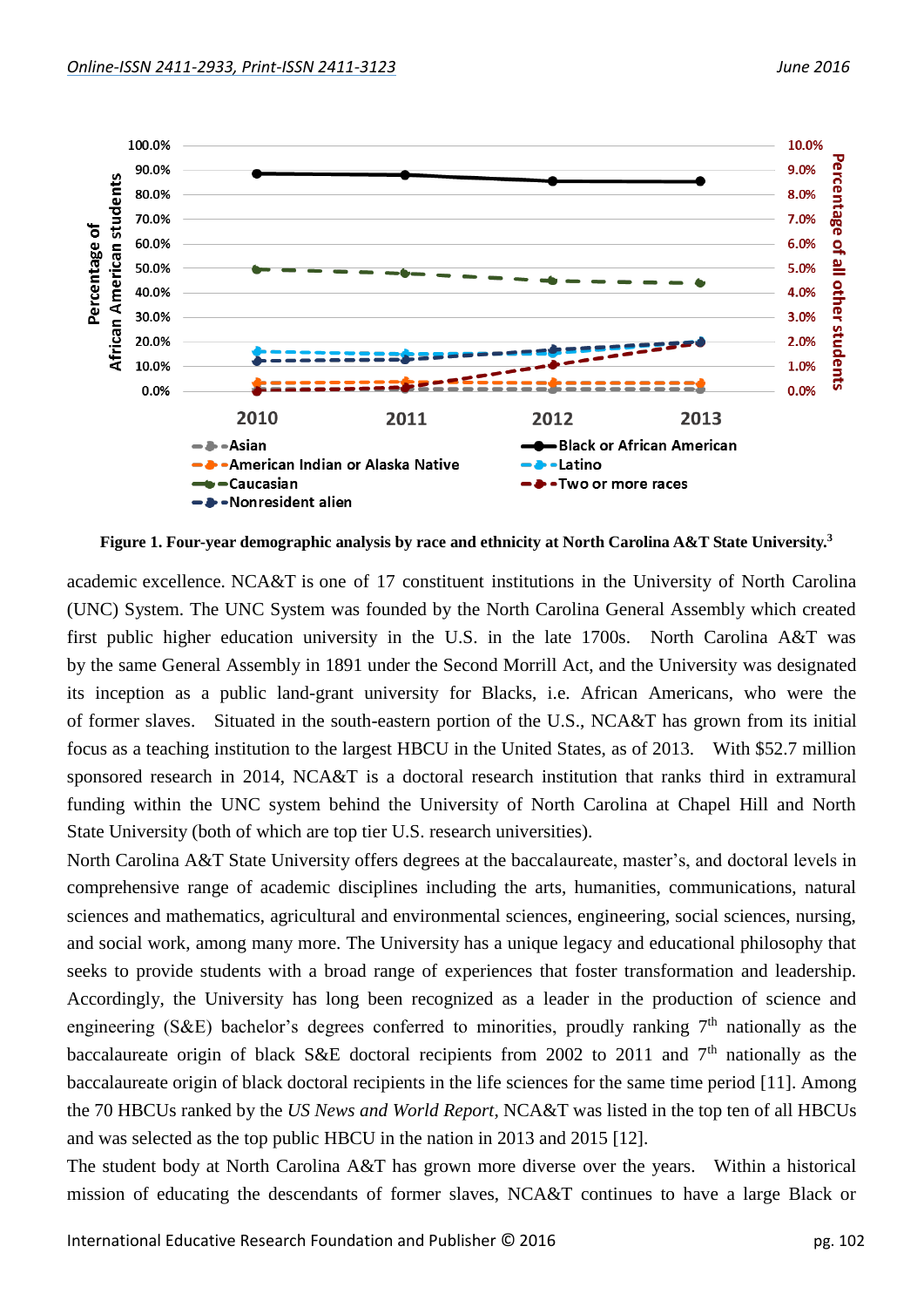American student body (Figure 1).[\[13\]](#page-11-8) However, enrolment growth has been realized among different populations of students including Caucasian, multi-racial, Latino, and international students. Approximately 59% of all students receive federal Pell Grants, which are need-based grants provided by the U.S. government to economically disadvantaged students to support their educational expenses, and 78% receive federal student loans, which is also a support mechanism available to students and their families to finance a student's college education [\[13\]](#page-11-8).

#### **A University Completion Agenda**

In fall 2010, the University initiated an effort to develop a comprehensive strategic plan for North Carolina Agricultural and Technical State University to position the University for growth. After several months of focus groups, surveys, SWOT (strength, weakness, opportunity and threat) analyses, benchmarking, and other data collection methods, *A&T Preeminence 2020: Embracing Our Past, Creating our Future* emerged as the University's bold, creative, and innovative strategic plan. The plan was designed to position the NCA&T as a premier research institution of higher education, while preserving the core values that underpin its unique heritage. Central to the strategic plan is the University's commitment to enhancing its intellectual climate and ensuring that students are integrated into a stimulating inquiry-based learning environment that promotes their success.

During the summer of 2011, the *Commission for the Review of Student Success (CRSS)*, a "Blue Ribbon Task Force" with university-wide representation, to review student academic success on the campus. The Commission's primary responsibility was to oversee the development of the University's comprehensive plan for enhancing student success and for providing oversight and recommendations to the University to improve student learning, academic success, as well as retention and graduation rates. The Commission investigated impediments that negatively impact student success; evaluated data related to student success; and, examined organizational units responsible for enhancing student success (e.g., Center for Academic Excellence, tutorial programs, math and writing labs).

Guided by the work of the CRSS, the College of Arts and Sciences (CAS) appointed a committee of college-level faculty and administrators who would develop a focused college-level plan to promote student success, particularly for the first two years of matriculation. As the primary provider of general education coursework at NCA&T, campus stakeholders affirmed that CAS had a critical mandate to lead retention and graduation efforts for the entire University. In fact, CAS served as the core of academics for the University, providing instruction during the first two years of undergraduate study for all students as well as upper level instruction for majors in the life and physical sciences, mathematics, liberal arts and the humanities. By focusing on student success, CAS sought to have a significant impact not only on its students but the total undergraduate population of the University.

#### **Organizational Change Model**

Following the teleological model of change, the University fostered collaborations between the College Arts and Science, the Academy for Teaching and Learning, the Center for Academic Excellence, the Center of Excellence for Active Learning, and the CAS student success personnel to pursue planned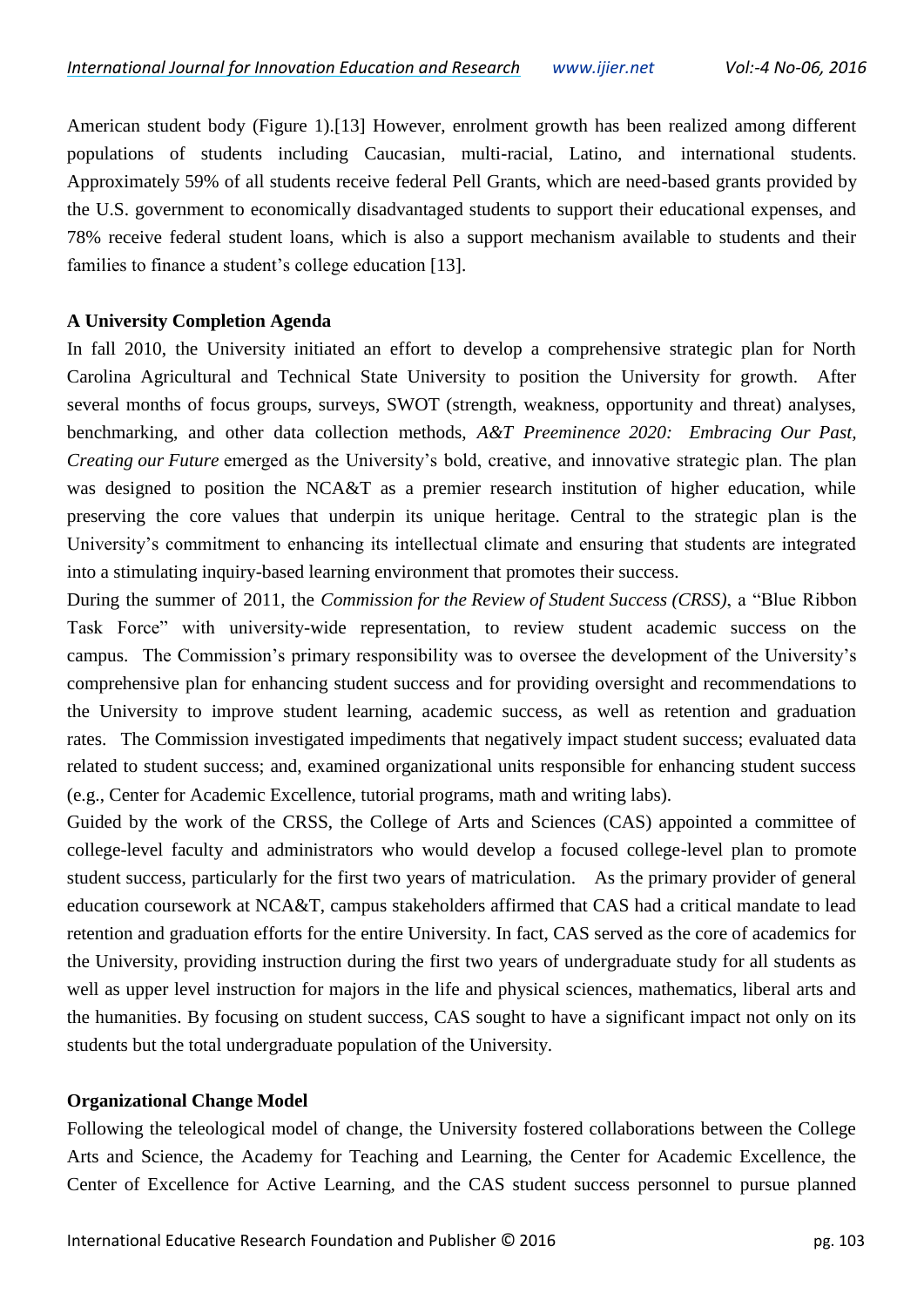change. By definition, teleological refers to an intentional or planned design [\[14\]](#page-11-9). Accordingly, the teleological model approaches organization change using a scientific approach as evidenced by a cycle of goal formation, implementation, evaluation, and modification of action or goals based on lessons learned [\[15\]](#page-11-10).

Combining the teleological approach with Kotter model for planned change [\[16\]](#page-11-11), a sense of urgency was established through the University's strategic plan, *A&T Preeminence 2020*, and the CRSS report. The college established a coalition to work on the challenges posed by both the strategic plan and report on campus student success. Key stakeholders were engaged throughout the process and a new vision, e.g. the CAS Student Success Plan, was shared throughout the College. New faculty and administrators were to support and lead the new vision. Faculty members were incentivized through peer-interactions and supports through the Innovation Ventures Fund. Department chairs have willingly come together to conceptualize projects like the STEM Center that promote active learning and pedagogical across disciplines. The Dean has promoted scholarly teaching as a method for advancing through the academy to the rank of full professor, advocated for extramural funds dedicated to faculty development, and negotiated with the business and finance office to support needed classroom renovations and supports for teaching assistants to make these new models succeed.

#### **Understanding the Dynamics Impacting Student Success at NCA&T**

Many of the CRSS findings of the Blue Ribbon Task Force were integrated into the *CAS College Plan for Student Success*. Through careful analysis of the CRSS findings and institutional research on patterns of student progression, the CAS Student Success Planning Committee found four primary barriers to student success. These barriers include the following:

- (a) *academic under-preparedness of several large at-risk groups*, e.g. first-generation college students, low-income students, students from single parent homes, students without a declared major, and African American males;
- (b) *limited financial resources* for economically-disadvantaged students;
- (c) *limited professional development for faculty* and an inadequate system for rewarding excellence in teaching, research innovation and entrepreneurship in student success; and
- (d) *poor infrastructure* for supporting students within the academic unit

The Student Success Planning Committee found that the challenges that students were facing were multi-dimensional. While the University and the College had a number of excellent programs and pilot projects, these had not been scaled to reach a larger number of incoming students. There was a strong need for scaling effective programs to increase impact on larger numbers of students. Accordingly, the Committee developed the CAS Student Success Plan, which was designed to be comprehensive in its approach. Noting the privileged mandate for meeting the general education needs of the University, the Plan provided intentional supports for the first two years of undergraduate education. Further, the Plan promoted excellence in teaching and student learning outcomes. In alignment with the University's use of retention and graduation rates as primary measures of student success, the CAS Student Success Plan also uses these measures.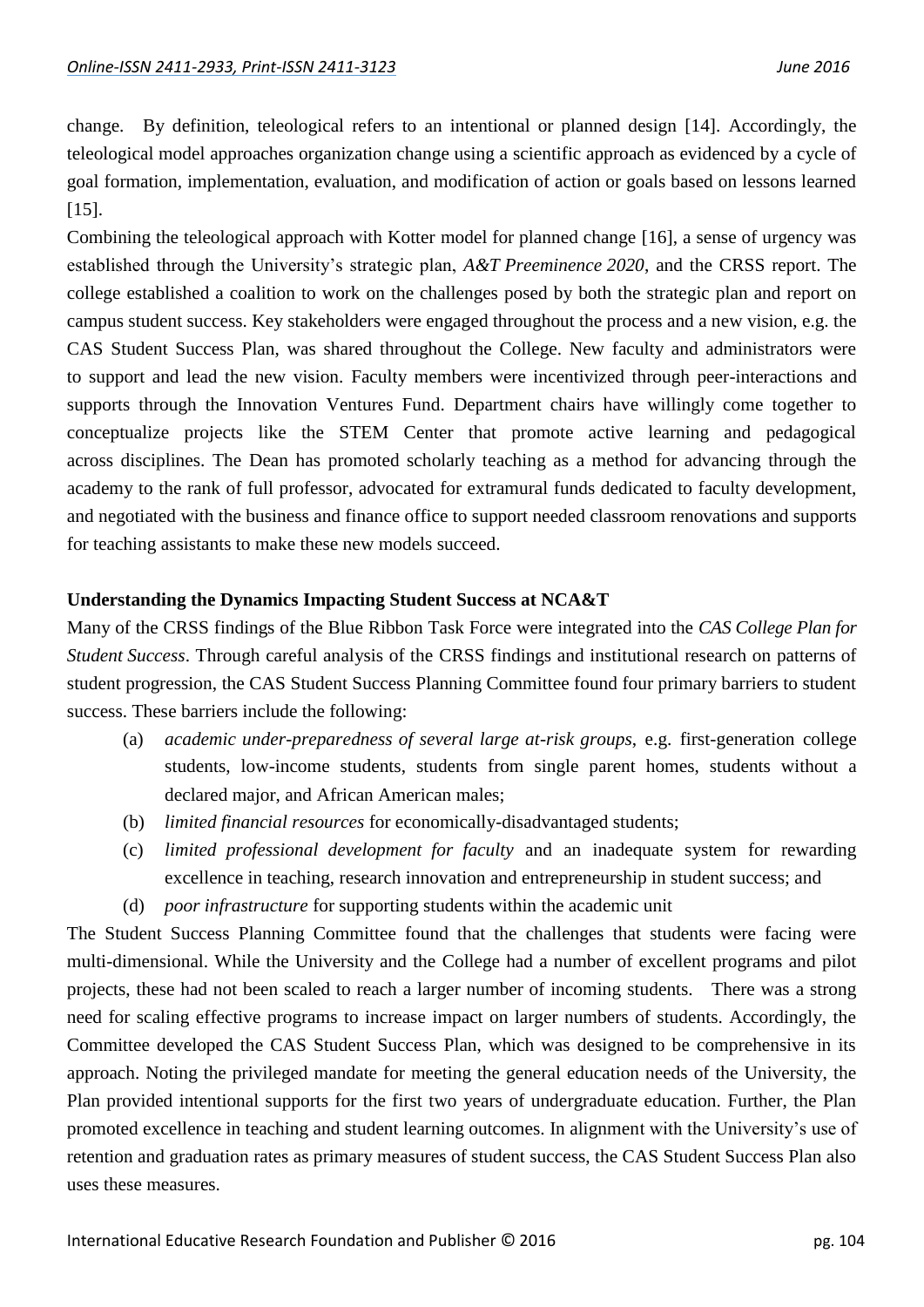Using an *evidence-based* approach that identified and integrated well-assessed national retention and persistence models, the CAS Student Success Planning Committee designed a *comprehensive* plan to promote University-wide student success with *seven primary goals*.

- *Goal 1*: Transition students into college
- *Goal 2*: Create an intellectual climate that assures student success in the freshman and sophomore years
- *Goal 3*: Commit to excellence in teaching, research, public service and engagement
- *Goal 4*: Assure second-year success
- *Goal 5*: Improve quality of life for students
- *Goal 6*: Engage parents and other external stakeholders in student success efforts
- *Goal 7*: Create an organizational and reporting structure that assures accountability and student achievement

The primary motivators for the overarching design were the barriers and challenges that NCA&T students were facing in transitioning into college, often with poor academic preparation in conjunction with noted high-risk factors. This was accompanied by a clear imperative to empower and reward faculty to change the way in which they teach and engage students. In light of these factors, the CAS Student Success Planning Committee found that *four strategies* were particularly germane to achieving the goals of its plan. These included:

- (a) building an infrastructure for student success at the college-level;
- (b) faculty development targeted toward pedagogical innovations and the scholarship of teaching and learning;
- (c) early engagement of students in active and experiential learning environments; and
- (d) development of academic pathways that promoted degree completion. (Success Plan Goal 5)

*The Infrastructure for Student Success*.



**Figure 2. Layout of the Inquiry-Based SCALE-UP Classroom.**

To build an intentional infrastructure for student success, the College has invested in *new personnel*, i.e. one senior-level administrator (Associate Dean for Student Success) and four student success faculty, to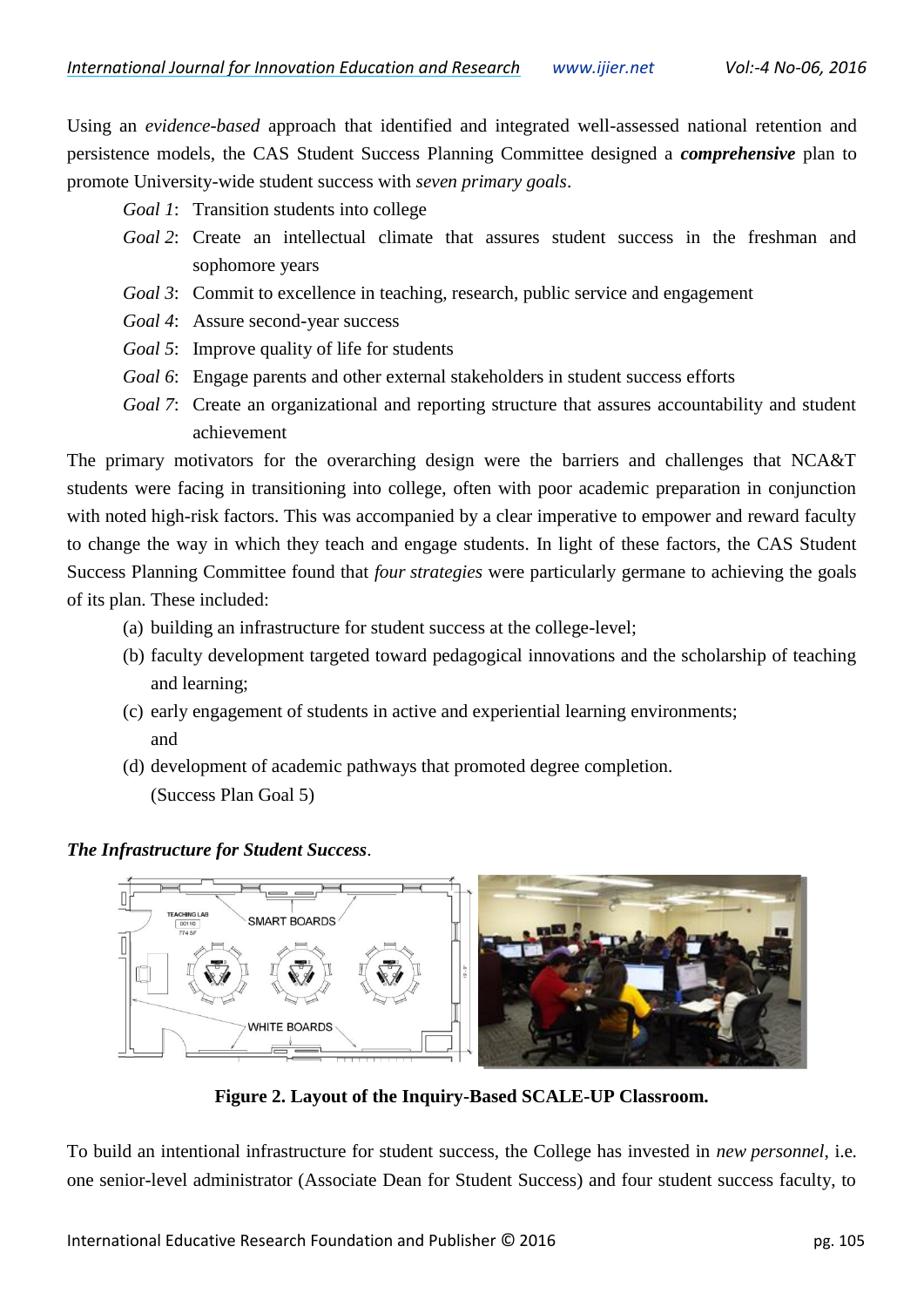lead the academic and cross-cutting elements of the University's student success initiative. The "student success" faculty members, housed in the departments with high failure rates in general education courses (biology, mathematics, chemistry and English), work to bridge activities between academic and student life. They support formative evaluation processes that direct the refinement of student success activities seek external funding, alongside existing faculty members in order to expand student success opportunities. The student success faculty are led and supported by their Department Chairs and an Associate Dean for Faculty and Student Success. The Associate Dean assures accountability at the departmental and college levels, seeks external relationships and pursues ongoing support for faculty student success that assures sustainability, accountability and university intentionality to achieve the CAS student success goals.

The University has supported the College infrastructure by providing funding for *redesigned learning environments*. Through a generous \$1.76 million gift from the NC GSK Foundation, and a \$1 million renovation project from the University, the NCA&T College of Arts and Sciences created a STEM Center for Active Learning. Through the Center, the CAS is developing student-centered learning models focused on STEM education in the first two years of college. Herein, two large classrooms have been transformed for Emporium-style instruction in Mathematics and Chemistry and implementation of the SCALE-UP model in Physics and Mathematics. This has allowed for a myriad of course redesigns based on student-centered cyber-learning.

The College supports *innovations in classroom instruction* through its Innovations Ventures Fund competition. This program awards up to \$40,000 to support collaborative intra- or inter-departmental projects aimed at increasing student success. These competitive and peer-reviewed projects must involve at least two faculty members and must significantly enhance student success and /or research. To date, 13 awards have been made to faculty teams annually since the 2011-12 academic year with a total investment of \$270,000.

The College offers *financial support to students* through endowed scholarships. In addition, students are able to obtain assistance through a variety of federally supported programs such as the National Science Foundation (NSF) sponsored Historically Black Colleges and Universities - Undergraduate Program (HBCU-UP), Innovation through Institutional Integration  $(I^3)$  Interactive Biomathematics Learning and Engaged Network for Diversity (iBLEND), Scholarships in Science, Technology, Engineering and Mathematics (S-STEM), and Louis Stokes Alliance for Minority Participation (LS-AMP) programs; and the National Institutes of Health (NIH) sponsored Maximizing Access to Research Careers (MARC) and Research Initiative for Scientific Enhancement (RISE) programs that are available on the campus.

The College engages *external stakeholders* through the CAS Advisory Board. Comprised of alumni and leaders in industry, government, and academia, the Board has grown impact since its inception in 2006. These advocates have cultivated gifts realized through 78 endowed scholarships and 4 endowed professorships. The endowed scholarships are used to augment students' financial aid packages to support their academic studies at NCA&T. The endowed professorships are being used to attract high-caliber faculty to NCA&T, thereby enriching the intellectual climate of the college and university.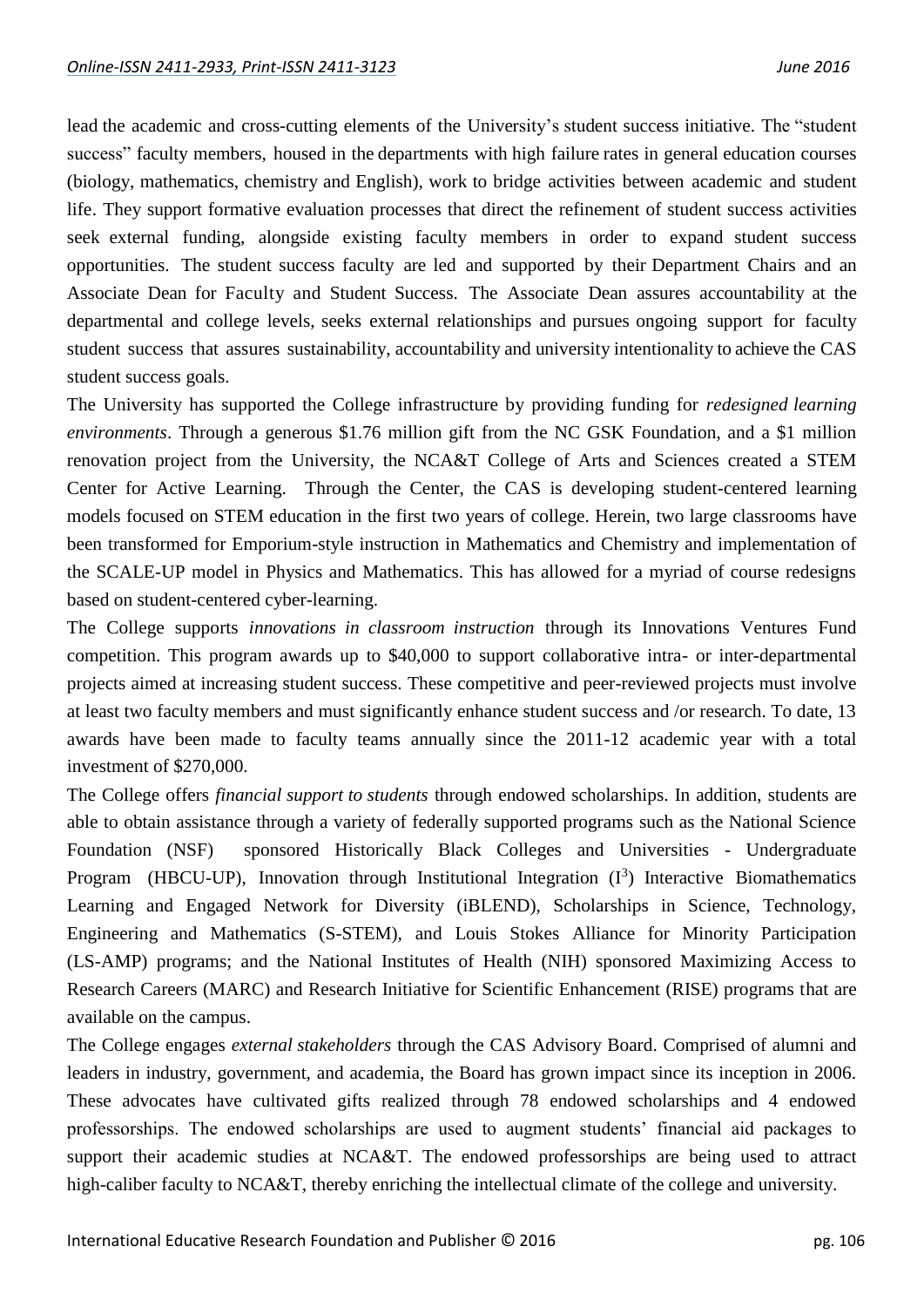*Faculty development as the key to unlocking student potential.* Numerous studies have directly linked faculty development to improvements in undergraduate education [\[17,](#page-11-12) [18\]](#page-11-13). The College has embraced significance of an empowered faculty as primary change agents for achieving *Preemience 2020* and its student success goals. Through collaboration with the University's Academy for Teaching and Learning [\[19\]](#page-11-14), faculty are able to participate in campus-based symposia to learn from external leaders in the scholarship of teaching and learning and share their own lessons learned from innovations they are in the classroom. The STEM Center of Excellence for Active Learning cultivates a faculty community of scholars that advances course redesign in the gateway courses for all majors, and supports faculty to their work at national conferences. In addition to allocating 15% of its operating budget to faculty development, in 2012, CAS created a \$1 million endowment for Faculty and Student Success that also supports faculty development in perpetuity.

*Early engagement in active and experiential learning.* Faculty in Biology and Chemistry have five laboratory courses (BIO 200; CHEM 116, 117, 432, 452, 610) to provide early research experiences students at the freshman and sophomore levels. Using the Guided Inquiry model, students learning to formulate rearch questions and design research protocols [\[20,](#page-11-15) [21\]](#page-11-16). This high-impact educational practice advocated by Kuh and the Association of American Colleges and Universities has been demonstrated to support the persistence of all students, particularly African Americans and Latinos [\[22,](#page-12-0) [23\]](#page-12-1).

*Development of academic pathways that promote degree completion.* The Department of Liberal Studies was created in 2005 to help improve the University's retention and graduation rates. A significant number of its majors have been internal transfers from Nursing Education, Engineering, and Business who graduate with an interdisciplinary degree, usually within two to three semesters after transfer. Twenty (20) Liberal Studies Degrees were conferred in 2005 (when the department was first organized) and 96 were awarded in 2013 indicating that the demand of the program is vigorous. Very recently, the Department of Liberal Studies was approved to offer a new online degree pathway to expand its capacity to support students' completion of their undergraduate studies.



Figure 3. Six-Year Graduation Rates (Left. a) and Full Time Retention Rates (Right, b) for North Carolina A&T State. Data represents cohorts entering the University during the fall semesters. Source: IPEDS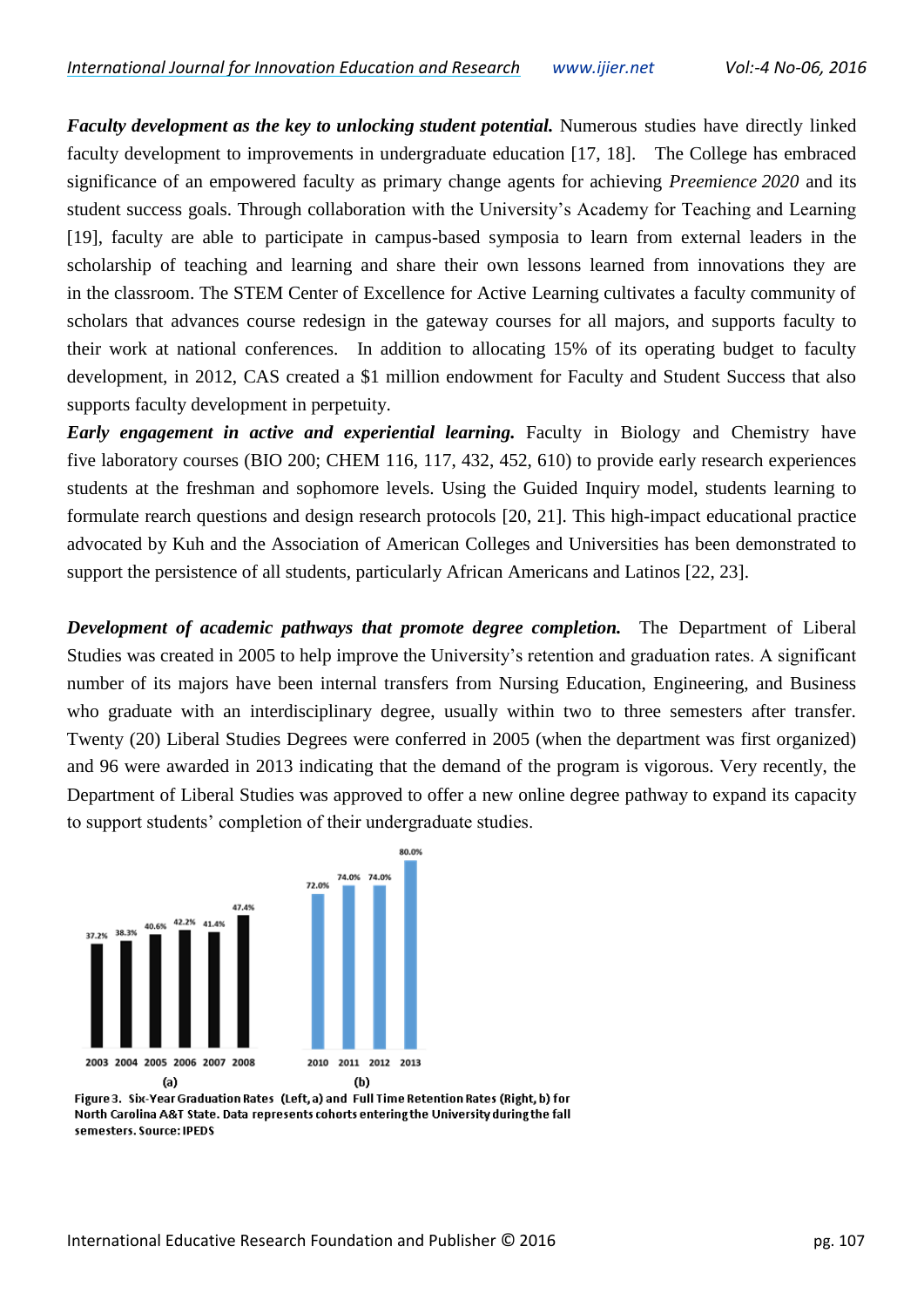

Figure 4. Percent of Freshmen Comprising Undergraduate Enrolment at North Carolina A&T State University. Data represents cohorts entering the University during the fall semesters. Source: IPEDS

#### **Results**

North Carolina A&T State University through the leadership of the College of Arts and Science Student Success Plan has realized growth in its student success metrics, specifically with the its six-graduation rate and the full-time retention rate (Figure 3). Although enrollment has been fairly steady over the last five years (Figure 1), the number of incoming freshmen has decreased (Figure 4). The steady-state in enrollment that the University has experienced is a direct result of increased undergraduate persistence, particularly after the freshmen and sophomore years. This *trend in retaining students is leading to higher college completion rates*, providing strong evidence that the teleological approach employed by the University through efforts led by the College of Arts and Sciences is working!

The College of Arts and Sciences has experienced growth in its enrolment and significant grow in its six-year graduation rates (Figure 5). We attribute this growth to the shifts in pedagogy, increased experiential learning, enhanced student aid packages that are augmented by College endowment funds, and clear pathways for degree completion.

**Assessment of Redesigned Courses and Learning Environments** Extensive assessments have been conducted on redesigned gateway courses that historically have had very high DFW rates. The initially piloted models have been scaled up in use such that students enrolled in gateway math courses, e.g. College Algebra and Trigonometry and Calculus I, are almost exclusively enrolled in student-centered cyber-learning environments. Through collaborative discussions with Mathematics faculty about the efficacy of the Emporium model for promoting active learning, Chemistry faculty have piloted a Chemistry Emporium model using ALEKS. Using preliminary data from this pilot, they recently received an award through the NSF Improving Undergraduate Science Education (IUSE) program to develop and test a chemistry emporium model with larger numbers of students at NCA&T and North Carolina Central University (a nearby HBCU).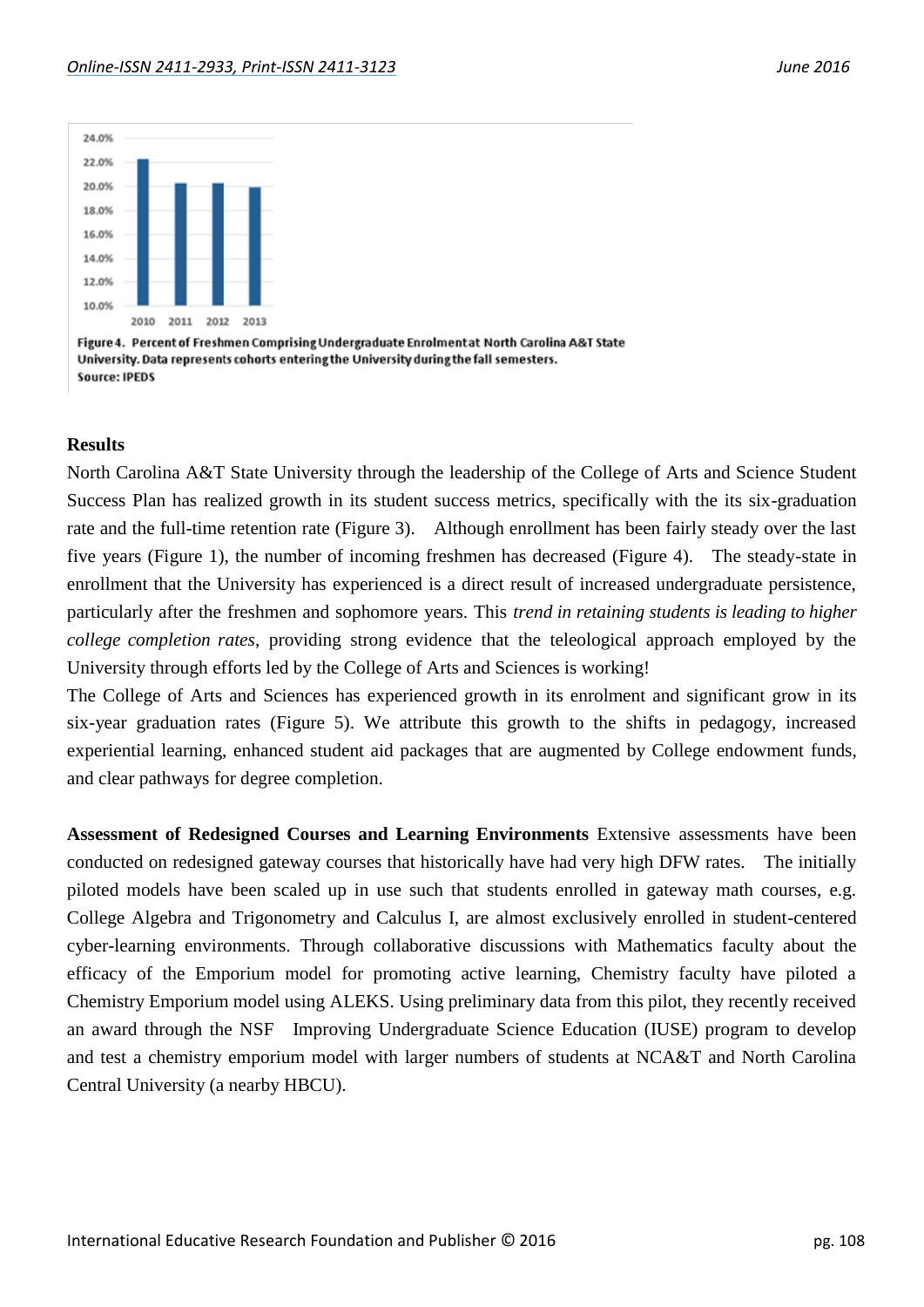## **Assessment of the Innovation Ventures Fund Program**

The College has conducted an impact analysis of the Innovation Ventures Fund program that included a survey of faculty throughout the college to gauge perceptions of success of the program and an analysis



**Figure 5. Enrollment (Left, a) and Six-Year Graduation Rates (Right, b) for the College of Arts and Sciences. Data represents cohorts during the fall semesters. Source: NCA&T Fact Book.**

new collaborations formed as a result of participation in the program. Forty-nine faculty members (representing 24.3% of this group) responded to the survey. Respondents indicated the following:

- 70% of recipients reported that the Fund had a positive impact on their ability to collaborate within the College of Arts and Sciences.
- 74% reported an increase in inter-departmental collaborations.
- 60% stated that the Fund allowed them to increase their collaboration across the University.
- 45% of recipients utilized feedback to improve their proposal submissions extramurally.
- 48% of recipients presented locally and nationally on the research performed through their funded projects.

Thus far, 12 out of 13 departments have participated in awards made through the Innovation Ventures fund. 75% of grant recipients stated that the Innovation Ventures Fund had a positive impact on their scholarly activity. We believe that the competitive incentives available through the Innovation Ventures Fund are creating deep collaborations that will have long-term impacts on the scholarly productivity of faculty, increased dialogue among departments that have traditionally operated as siloes, and most importantly offer a strong foundation for developing and integrating student success initiatives into the culture of the college.

# **Conclusions and Sustainability**

Sustainability has been an intentional outcome of efforts to increase student success at North Carolina State University. Adopting a teleological approach using Kotter model for planned change, the has been very intentional about the design of its student success initiatives. Integrating key stakeholders into the design and using them as leaders has provided a strong foundation for long-term organizational change.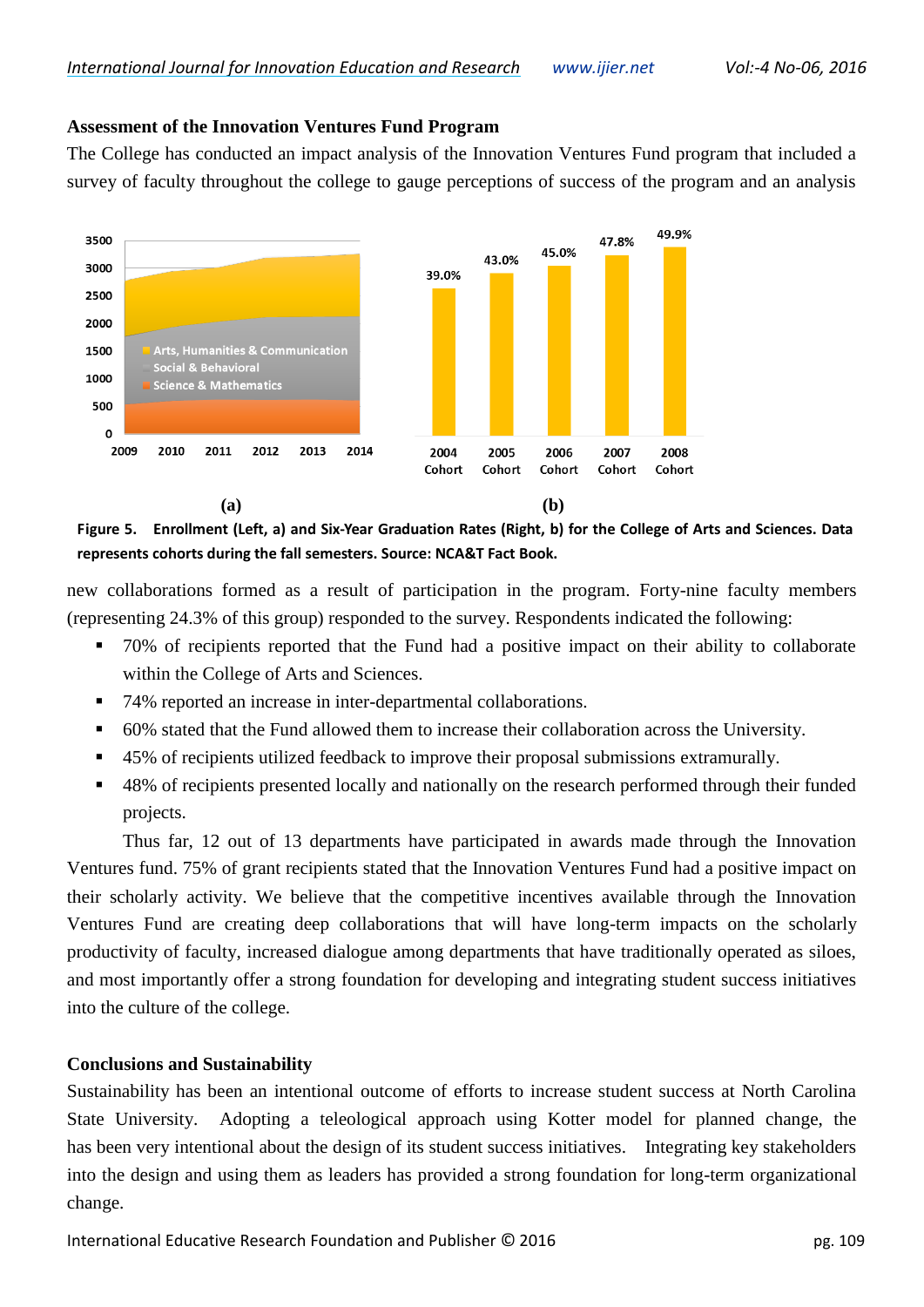Central to the approach has been an empowerment of the faculty. To change the culture of a university, faculty must play a central role in the change that is desired. Better trained faculty, who are connected through an engaged community, have the skills and support to promote sustained efforts to increase success in the University. The hiring of faculty and administrators focused on leading student success initiatives provided a necessary infrastructure for sustaining efforts. To date an Associate Dean for and Student Success and four student success faculty members have been hired in the College of Arts and Sciences. Additional personnel, to include a Director for the STEM Center of Excellence for Active Learning and a Director of Research and Assessment, will be hired in the upcoming year. All of these individuals are leading and support the student success agenda; and this represents an incredible commitment to advancing student success. Combing this infrastructure with an empowered faculty a snowball effect, wherein exponential impacts are realized as the campus community collectively works toward its goals.

The investment in facilities designed to provide learner-centered cyber instruction is also an incredibly important component of the sustainability plan. NCA&T has provided \$1 million in support to the to provide a stimulated learning environment for students in critical gateway courses. These new environments promote active learning and facilitate mentored, hands-on engagement in rigorous coursework.

Engaged external stakeholders are also supporting the sustainability of student success initiatives at NCA&T. The CAS External Advisory Board has led the expansion of the number of endowment scholarships that support high-achieving students; thereby answering a critical need identified through institutional assessment of the barriers to student success at A&T. These endowed funds will provide support for students for many years to come.

While a comprehensive set of activities have been pursued, these have not been disjointed. Targeted initiatives, such as the Innovation Ventures Fund, have been intentionally designed to encourage collaboration between colleagues within their home departments and beyond. In summary, the comprehensive multi-level plan has led to increased graduation and retention rates for North Carolina State University that are sustainable and the impacts will be long-lasting.

#### **References**

- <span id="page-10-0"></span>1. M. Spellings, A Test of Leadership: Charting the Future of Us Higher Education, 2006, US Department of Education.
- 2. C.M. Christensen and H.J. Eyring, The Innovative University: Changing the DNA of Higher Education from the inside Out, 2011, John Wiley & Sons.
- <span id="page-10-2"></span>3. National Governors Association, "Compete to Complete", Compete to Complete, Available from: [http://www.subnet.nga.org/ci/1011/.](http://www.subnet.nga.org/ci/1011/)
- <span id="page-10-1"></span>4. Committee on Prospering in the Global Economy of the 21st Century (U.S.) and Committee on Science Engineering and Public Policy (U.S.), Rising above the Gathering Storm : Energizing and Employing America for a Brighter Economic Future, 2007, National Academies Press, Washington, D.C.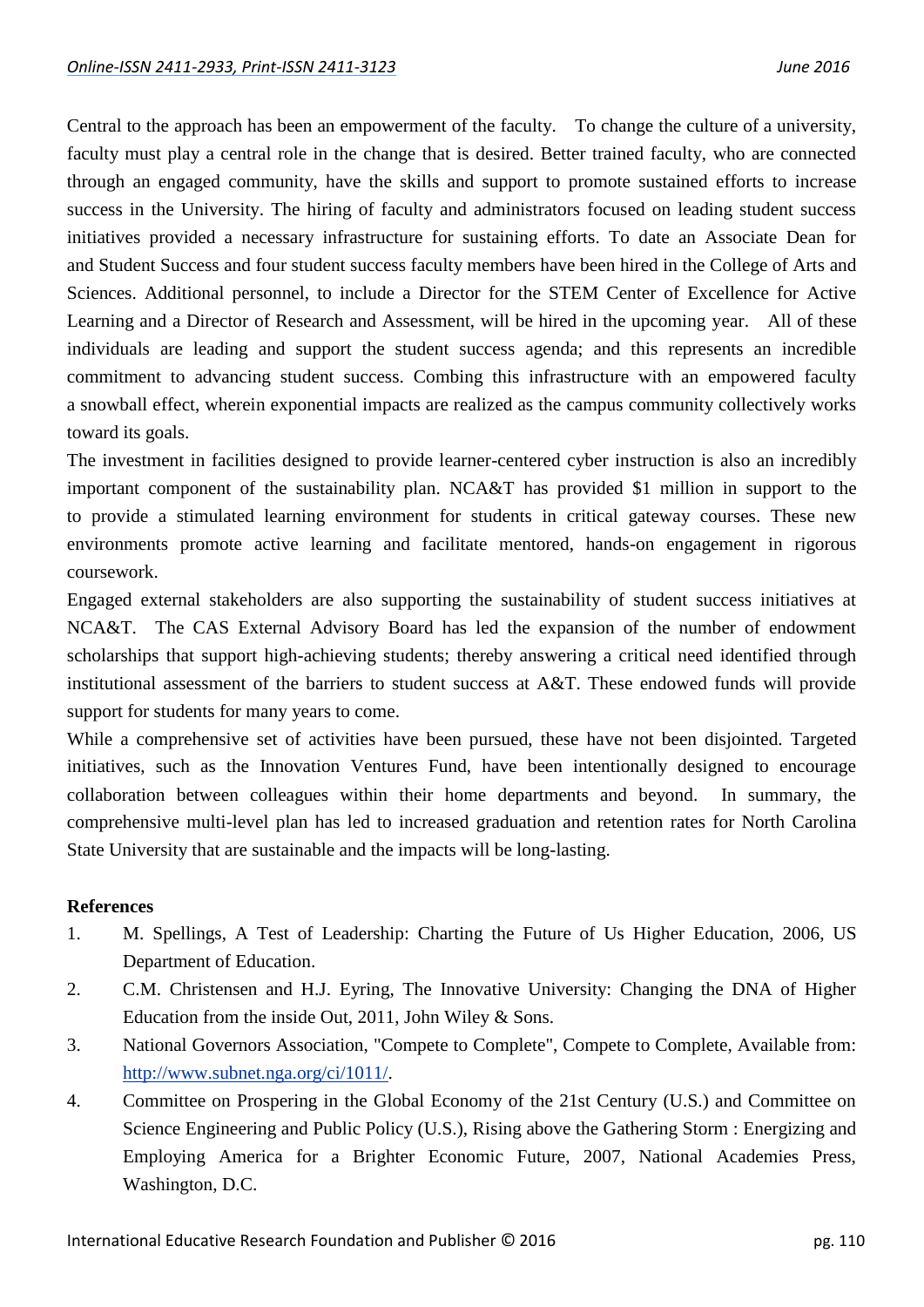- <span id="page-11-0"></span>5. College Board Advocacy, "Coming to Our Senses: Education and the American Future, a Report the Commission on Access, Admissions, and Success in Higher Education,"2008.
- <span id="page-11-1"></span>6. Association of Public Land Grant Universities (APLU), "Project Degree Completion: A Public University Initiative", Available from: [http://www.aplu.org/library/a-commitment-to-completion/file.](http://www.aplu.org/library/a-commitment-to-completion/file)
- <span id="page-11-2"></span>7. K.M. Mack, C.M. Rankins, and C.E. Winston, "Black Women Faculty at Historically Black Colleges and Universities: Perspectives for a National Imperative", Diversity in Higher 2011, p. 149-164.
- <span id="page-11-3"></span>8. R.K. Yin, Case Study Research: Design and Methods, Vol. 5. 2009, Sage.
- <span id="page-11-4"></span>9. J. Hartley, "Case Study Research", Essential guide to qualitative methods in organizational research, 2004, p. 323-333.
- <span id="page-11-5"></span>10. S.R. Harper, L.D. Patton, and O.S. Wooden, "Access and Equity for African American Students Higher Education: A Critical Race Historical Analysis of Policy Efforts", The Journal of Higher Education, 2009, p. 389-414.
- <span id="page-11-6"></span>11. M.K. Fiegener and S.L. Proudfoot, "Baccalaureate Origins of U.S.-Trained S&E Doctorate Recipients," in InfoBrief, National Center for Science and Engineering Statistics, Editor, National Science Foundation,2013.
- <span id="page-11-7"></span>12. U.S. News and World Report, "Historically Black Colleges and Universities Ranking ", Available from: [http://colleges.usnews.rankingsandreviews.com/best-colleges/rankings/hbcu.](http://colleges.usnews.rankingsandreviews.com/best-colleges/rankings/hbcu)
- <span id="page-11-8"></span>13. "Integrated Postsecondary Education Data System (Ipeds)", Available from: <http://www.institutiondata.com/;> [http://nces.ed.gov/ipeds/datacenter/Data.aspx.](http://nces.ed.gov/ipeds/datacenter/Data.aspx)
- <span id="page-11-9"></span>14. M.-W. Inc., Merriam-Webster's Collegiate Dictionary, 2004, Merriam-Webster.
- <span id="page-11-10"></span>15. M.S. Poole and A.H. Van de Ven, Handbook of Organizational Change and Innovation, 2004, Oxford University Press.
- <span id="page-11-11"></span>16. J.P. Kotter, "Leading Change: Why Transformation Efforts Fail", Harvard business review, 1995, p. 59-67.
- <span id="page-11-12"></span>17. F. Rouseff‐Baker, "Leading Change through Faculty Development", New directions for colleges, 2002, p. 35-42.
- <span id="page-11-13"></span>18. K.E. Eble and W.J. McKeachie, Improving Undergraduate Education through Faculty Development. An Analysis of Effective Programs and Practices, 1985, ERIC.
- <span id="page-11-14"></span>19. "Acdemy for Teaching and Learning", Available from: [http://www.ncat.edu/divisions/academic-affairs/atl/index.html.](http://www.ncat.edu/divisions/academic-affairs/atl/index.html)
- <span id="page-11-15"></span>20. S.O. Fakayode, M. Yakubu, O.M. Adeyeye, D.A. Pollard, and A.K. Mohammed, "Promoting Undergraduate Stem Education at a Historically Black College and University through Research Experience", Journal of Chemical Education, 2014, p. 662-665.
- <span id="page-11-16"></span>21. S. Fakayode, "Guided-Inquiry Laboratory Experiments in the Analytical Chemistry Laboratory Curriculum", Analytical and Bioanalytical Chemistry, 2014, p. 1267-1271.